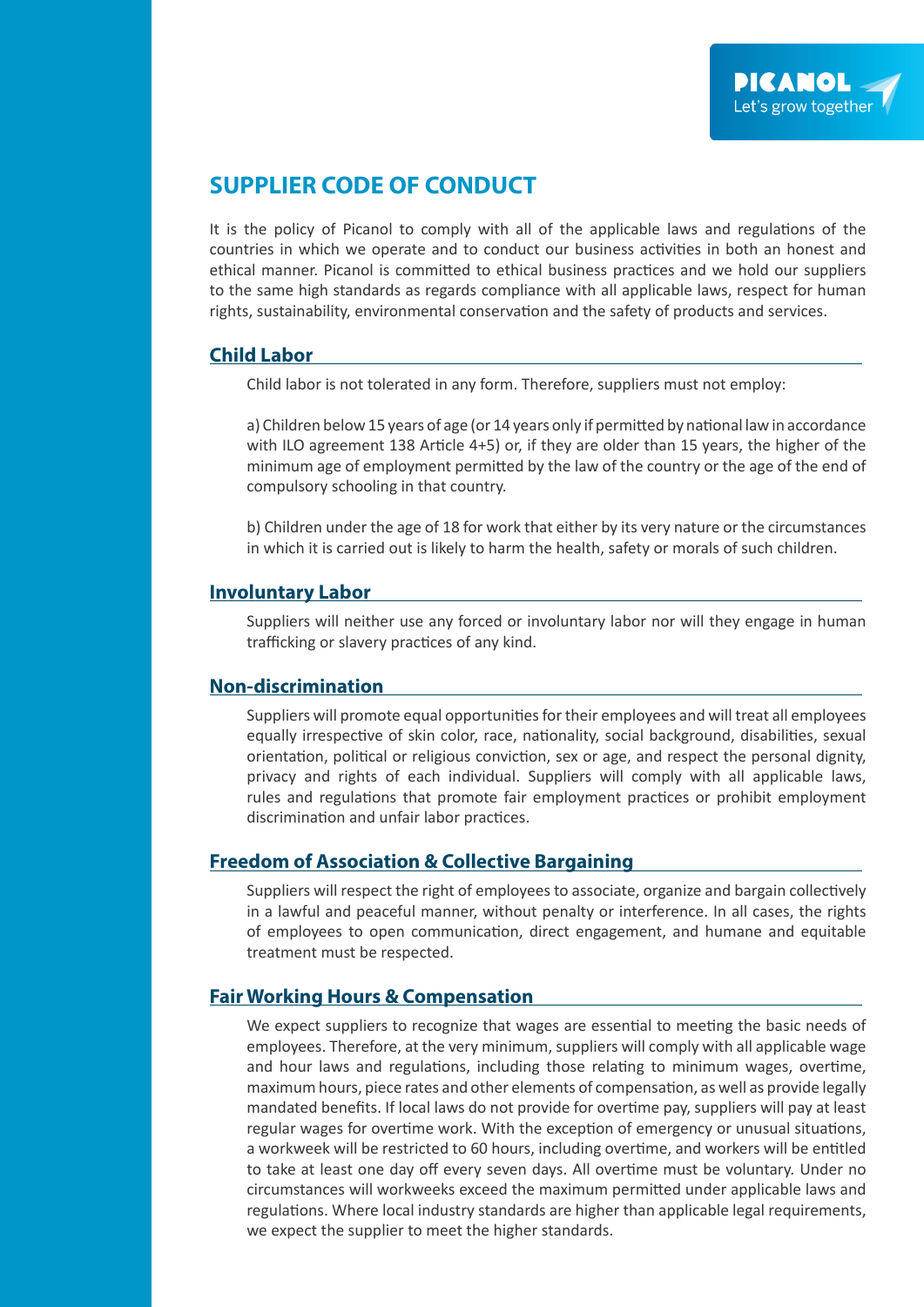## **Health & Safety**

Suppliers will provide employees with a safe and healthy workplace that fully complies with all applicable laws and regulations. As a minimum, suppliers must ensure that there is reasonable access to potable water and sanitary facilities, fire safety, as well as adequate lighting and ventilation. Moreover, suppliers will control hazards and take the best possible precautionary measures against accidents and occupational diseases, provide training and ensure that all employees are educated on health and safety issues. Suppliers will maintain a workplace that is free from acts or threats of violence and respond both effectively and promptly should any acts or threats of violence occur.

## **Protection of the Environment**

Suppliers will act in accordance with the applicable statutory and international standards regarding environmental protection, minimize environmental pollution and make continuous improvements in the area of environmental protection. Suppliers will strive to utilize resources appropriately and efficiently, and dispose of all waste in accordance with applicable laws, rules and regulations. Picanol prefers to work with suppliers that make clear efforts to reduce their carbon footprint and encourages suppliers to create products that are energy efficient, highly recyclable and contain significant amounts of recycled materials and low amounts of hazardous materials. Suppliers will act in accordance with the EU Directive on the restriction of the use of certain hazardous substances in electrical and electronic equipment (ROHS 2017/2102/EU). Furthermore, suppliers to our European sites will follow the regulation concerning the registration, evaluation, authorization and restriction of chemicals (REACH 1907/2006/EU) or the equivalent local regulation for supplies to our non-European sites.

## **Conflict Minerals**

Picanol supports industry-wide efforts to identify, reduce and hopefully eliminate the use of conflict minerals that originate from the high risk countries or areas (as defined in the EU Conflict Minerals Regulation) that are considered to be financing or benefiting groups that are involved in human rights violations. We are committed to not sourcing products, components and materials that we know contain conflict minerals. We request that all of our core and key suppliers avoid selling parts, components or materials to Picanol that they either know or suspect might contain conflict minerals. Suppliers to Picanol are expected to establish their own conflict minerals policies, due diligence frameworks and management systems. These should be designed to prevent the aforementioned conflict minerals that originate from the high risk countries or areas from being included in the products that they sell to Picanol. Suppliers to our European sites will act in accordance with the EU Conflict Minerals Regulation (2017/821/EU that will enter into force on Jan 1, 2021) or the equivalent local regulation for supplies to our non-European sites.

## **Bribes, Illegal Payments and Illegal Solicitations**

Any form of corruption, extortion and embezzlement is strictly prohibited. Suppliers will not offer, pay, authorize, or promise to pay money or provide anything of value in a corrupt manner to a government official in order to either obtain or maintain business. Suppliers will tolerate no form of corruption or bribery and not engage in such practices in any way. This includes any payment or other form of benefit conferred on any government official for the purpose of influencing decision-making that is in violation of any law. Suppliers will tolerate no form of commissions, compensation or gratuities to employees of Picanol.